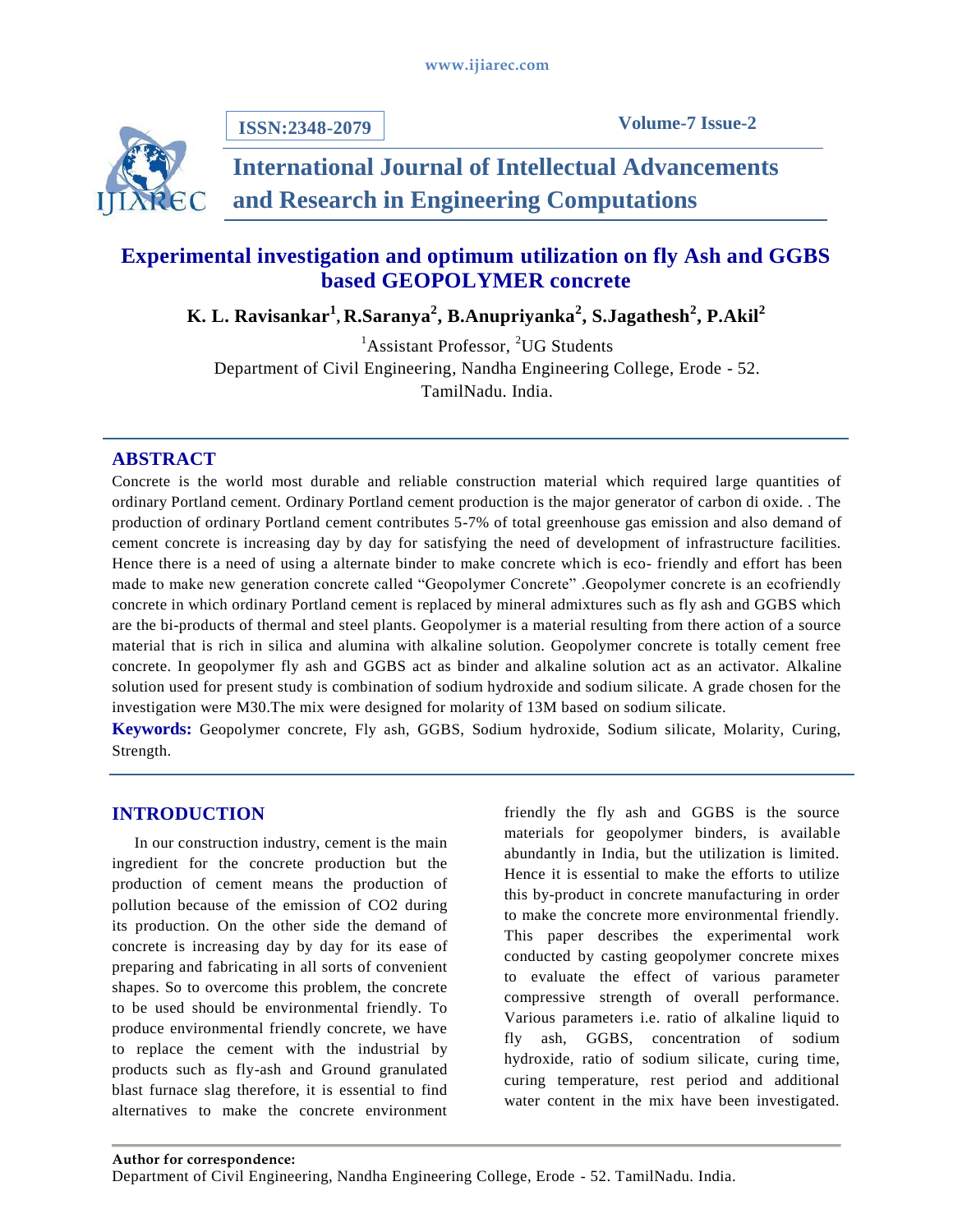The test results show that compressive strength increases with increase in the curing time, curing temperature, rest period. The geopolymer concrete specimens were tested for their compressive strength at the ages of 7, 28 days [1].

## **LITERATURE REVIEW**

- 1. J.Liyana, A.M.Mustafa al bakri, H.Kamarudin, C.M.Ruzaidi and A.R.Azura Geopolymer are member of the family of inorganic polymers. The geopolymerization process involves a fast chemical reaction under alkaline condition. The poly condensation of silica and alumina to attain structural strength.
- 2. Lohani T.K, S.Jena, K.P.Dash, M.PadhyAn approach on geopolymeric recycled concrete using partial replacement of industrial by product. The GPC advance technology by replacement of cement which can reduce the greenhouse gases alternative fly ash is used.
- 3. M.Talha Junaid, Obada Kayali, Amar Khennane, Jarvis Black The geopolymer concrete using fly ash by replacing cement. Alkaline solution is used to bind the aggregate and added to fly ash to form the GPC.
- 4. K.Ravishankara, N.Praveena, Prof.D.B.Raijiwala The fly ash and GGBS based geopolymer concrete using admixtures is the combination of NaoH and Na2Sio3 together to form a gel that binds the aggregate. The resultant gel is mixed with fly ash and GGBS to form geopolymer concrete.
- 5. J.Temuujin, A.Minjigmaa, U.Bayarzul, Ts. Zolzaya, B.Davaabal, The geopolymer is a new development in the world of concrete in which cement is totally replaced by material like fly ash, GGBS and activated by highly alkaline solution to act as a binder in the concrete mix. The geopolymer concrete to achieve desire strength at required workability. The mix design procedure is proposed on the basis quantity of fly ash, GGBS , water, aggregate.

.

#### **GEOPOLYMER**

India also is facing the problem of depletion on natural resources such as limestone which is the most important ingredient to produce cement and in turn the concrete in India. In this situation, geopolymer concrete which is the concrete with zero cement in concrete naturally becomes very important. Therefore, an attempt has been made in the present investigation by casting geopolymer concrete mixes with 100% replacement of OPC with processed fly ash and GGBS in each concrete. Geo polymer demonstrate improved strength and chemical properties in addition to many other characteristics which are potentially valuable. Depending on the selected raw material and processing conditions, geopolymer concrete exhibit a variety of diverse properties, including high compressive strength, low shrinkage, fast or slow setting, acid resistance, fire resistance and low thermal conductivity. The manufacture of geopolymer concrete is carried out using the usual concrete technology methods. Compressive strength of Geopolymer concrete is very high compared to the ordinary Portland cement concrete. Geopolymer concrete also showed very high early strength. The compressive strength of Geopolymer concrete is about 1.5 times more than that of the compressive strength with the ordinary Portland cement concrete. Similarly the Geopolymer Concrete showed good workability as of the ordinary Portland Cement Concrete [2-5].

## **NECESSITY OF GEOPOLYMER CONCRETE**

The production of one ton of cement, approximately one ton of carbon di oxide will be emitted to the atmosphere, which is a major threat for the environment. In addition to the above huge quantity of energy is also required for the production of cement. Hence it is most essential to find an alternative binder. The Cement production generated carbon di oxide, which pollutes the atmosphere. To produce environmental friendly concrete, we have to replace the cement with the industrial byproducts such as fly-ash, GGBS which is simply dumped on the earth, occupies larges areas. In Geopolymer concrete doesn't use any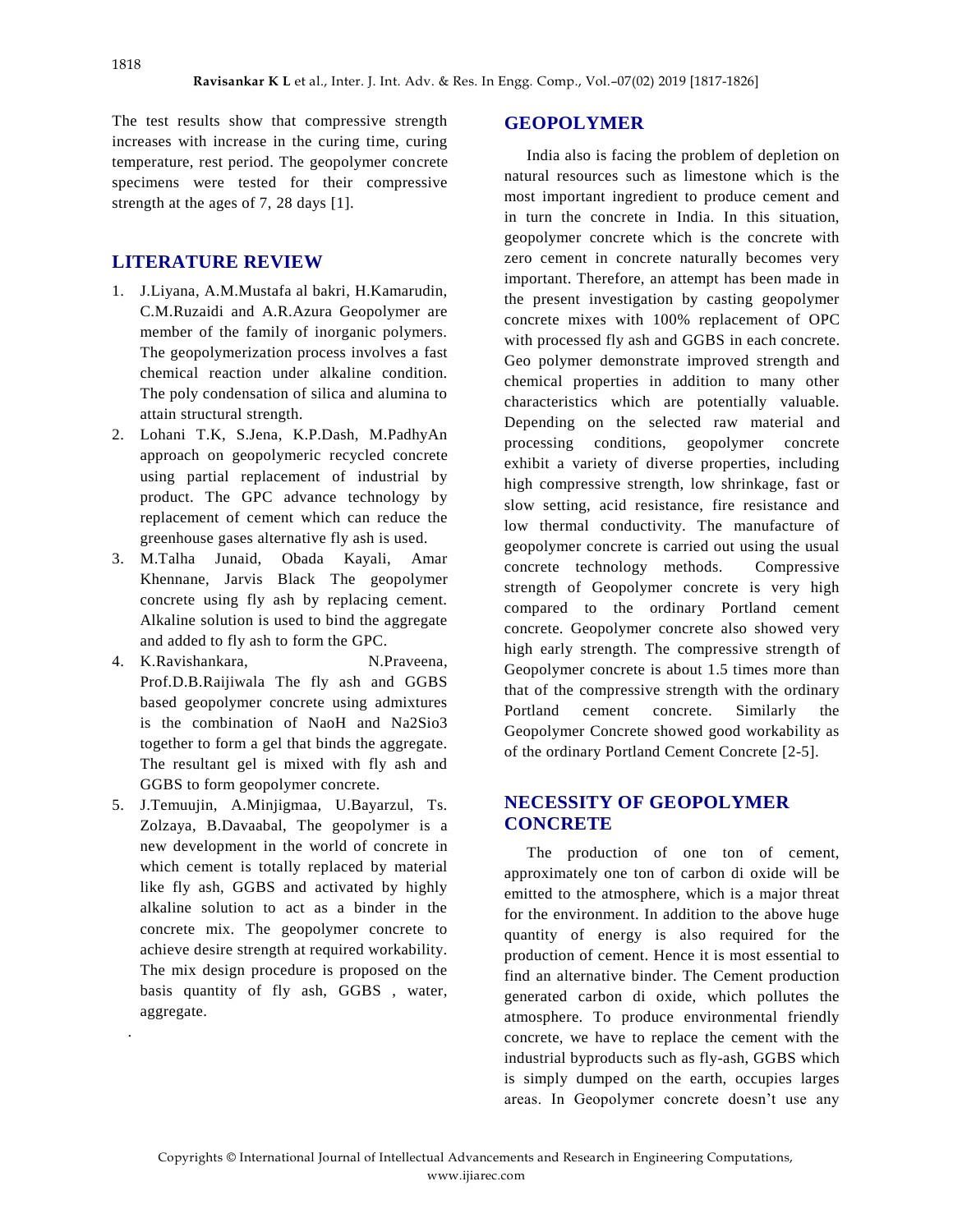cement, the production of cement shall be reduced and hence the pollution of atmosphere by the emission of carbon di oxide shall also be minimized [6-8].

## **OBJECTIVE**

 $\div$  Study and evaluation of chemical composition and effects of sodium hydroxide and sodium silicate on fly ash and GGBS.

#### **METHODOLOGY**

- Study of polymerization process in Fly ash and GGBS, sodium hydroxide and sodium silicate of the composition that is geopolymer.
- **❖** Testing of geopolymer by using universal testing machine.
- Analysis of geopolymer testing & comparison [9].

Methodology ⇩ Title selection 廿 Literature Collection ſJ Literature Study ſļ Material Collection Testing of Physical properties ſŀ Mix design for M30 grade (Own Design - Trial Basis) ſĻ Fresh Concrete Test ⊕ Casting of specimen Л Ľ, ग़ Fly Ash Based  $\overline{\mathbf{\mathsf{L}}}$  GGBS Based Harden Concrete Test ſſ Report preparation ſĻ Discussion and Conclusion

#### **MATERIALS USED**

Fly ash, GGBS, Sodium hydroxide, Sodium silicate, Fine aggregate, coarse aggregate, water.

### **MATERIAL DETAILS**

#### **Fly ash**

Fly ash plays the role of an artificial pozzalano. The fly ash often helps to improve the workability

of the fresh concrete, while its small particle size also plays as filler of voids in the concrete, hence to produce dense and durable concrete. An important achievement in the use of fly ash in concrete is the development of high volume fly ash concrete that successfully replaces the use of OPC in concrete upto 100% [10].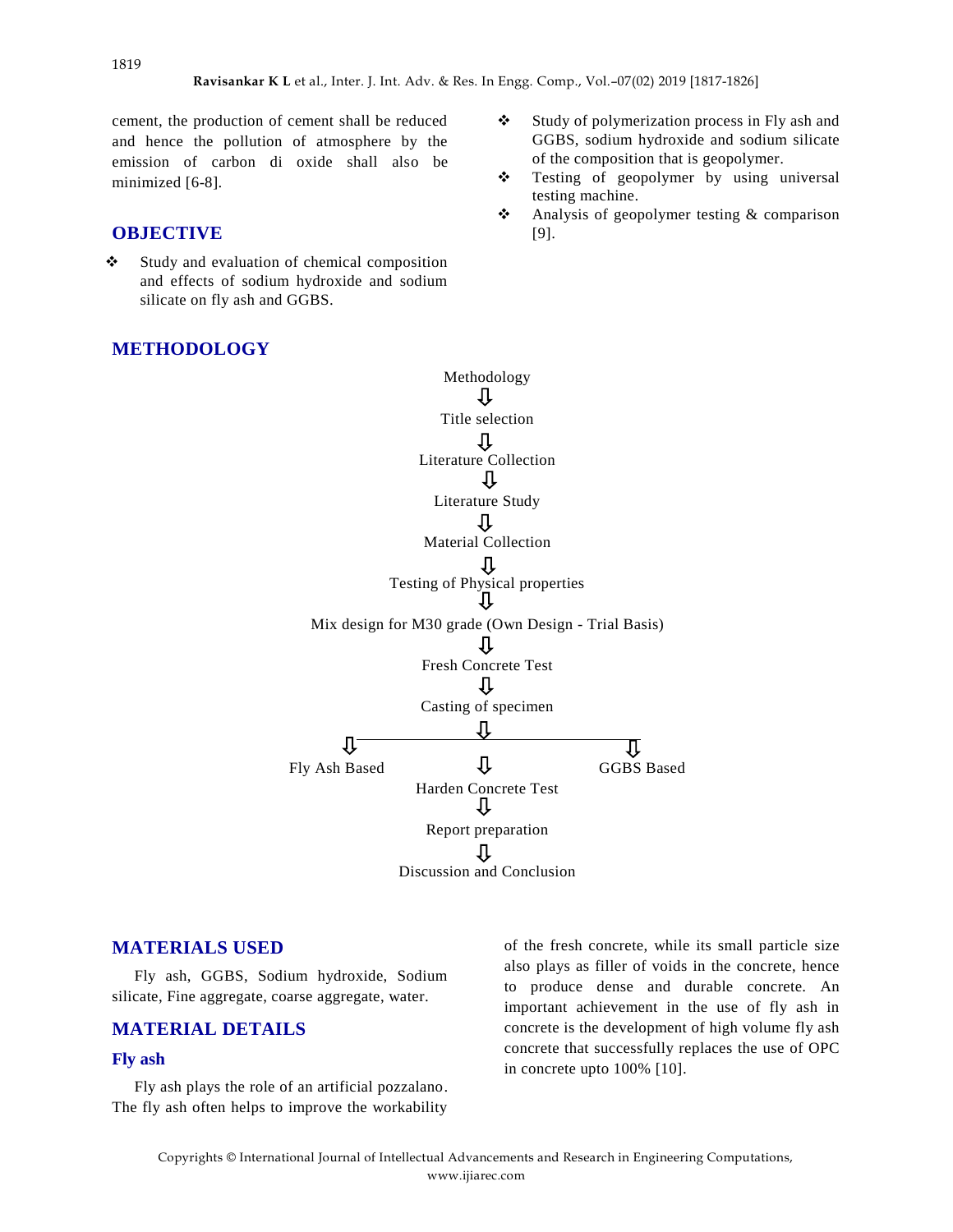#### **GGBS**

Ground granulated blast furnace slag is obtained by quenching molten iron slag a byproduct of iron and steel-making, to produce a glassy granular product that is then dried and ground into a fine powder. Slag is grinded to get a fine powder form of GGBS.

### **Fine Aggregate**

Sand is a granular material made of finely isolated rock and mineral particles. It is characterized by size, being better than rock. Sand utilize up to a level of 20% substitution of sand gives a decent compressive quality. The river sand, passing through a 4.75 mm sieve and retained on 600μm sieve, conforming to Zone-II.

#### **Coarse Aggregate**

The crushed coarse aggregate of 20 mm and 10 mm size from the local crushing plants was used. The locally available crushed granite stone is used as coarse aggregate.

#### **Sodium Silicate**

The sodium silicate solution is used as alkaline activator. Sodium silicate solution is available in liquid form. As per the manufactured, silicate were supplied to detergent company and textile industry as bonding agent, the same sodium silicate is used for making of geopolymer concrete, which we brought from local supplier.

#### **Sodium Hydroxide**

The sodium hydroxide are available in the form of solid state pellets. The sodium hydroxide is used as lowest cost upto 94% to 96% purity. The sodium hydroxide solids were dissolved in water to make the solution.

## **Water**

Water is an important ingredient the chemical reaction with sodium hydroxide pellets. The water is helps to from the strength giving binder gel.

#### **MIX DESIGN**

| Fine aggregate | Coarse aggregate | Flyash/GGBS Na <sub>2</sub> Sio <sub>3</sub> :NaoH |       |
|----------------|------------------|----------------------------------------------------|-------|
| $(Kg/m^3)$     | $(Kg/m^3)$       | $(Kg/m^3)$                                         |       |
| 683            | 1268             | 405                                                | 75:25 |
| 683            | 1268             | 405                                                | 65:35 |
| 683            | 1268             | 405                                                | 60:40 |
| 683            | 1268             | 405                                                | 50:50 |
|                |                  |                                                    |       |

## **ANALYSIS OF TEST RESULT**

#### **Compressive Strength**

The optimum mix of material is taken is fly ash and GGBS based geopolymer concrete and by varying the molarity of alkaline solution. Compression strength is presented for the 7 days and 28 days.

| S.No | <b>Specimen Specification</b><br>(Na <sub>2</sub> Sio <sub>3</sub> :NaoH) | <b>Compressive Strength</b><br>(N/mm <sup>2</sup> ) |         |
|------|---------------------------------------------------------------------------|-----------------------------------------------------|---------|
|      |                                                                           | 7 Days                                              | 28 Days |
|      | 75:25                                                                     | 20.00                                               | 27.11   |
| 2.   |                                                                           | 20.66                                               | 27.55   |
| 3.   |                                                                           | 21.33                                               | 28.44   |
| 4.   | 65:35                                                                     | 19.11                                               | 24.44   |
| 5.   |                                                                           | 21.77                                               | 25.33   |
| 6.   |                                                                           | 22.66                                               | 26.66   |

#### **Compressive Strength Testing - Fly Ash Based**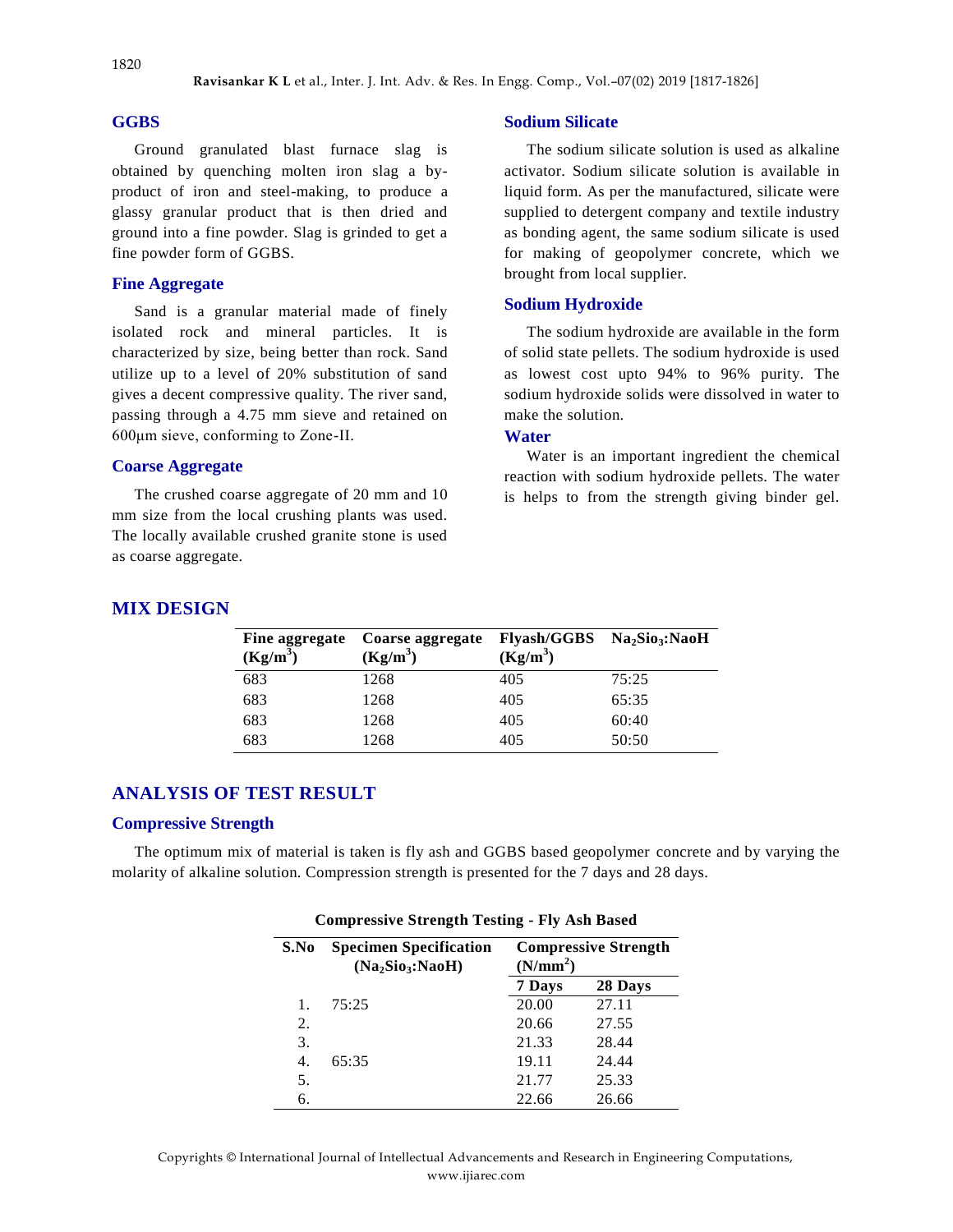| 7.  | 60:40            |          | 26.88 | 36.88 |  |
|-----|------------------|----------|-------|-------|--|
| 8.  |                  |          | 27.55 | 37.77 |  |
| 9.  |                  |          | 28.22 | 39.11 |  |
|     | 10.50:50         |          | 28.00 | 41.77 |  |
| 11. |                  |          | 28.44 | 42.44 |  |
| 12. |                  |          | 29.55 | 42.66 |  |
|     | 13. Conventional | concrete | 21.33 | 32.88 |  |
| 14. |                  |          | 22.22 | 33.77 |  |
| 15. |                  |          | 21.78 | 34.44 |  |



### **Compressive Strength Testing – GGBS Based**

| S.No | <b>Specimen Specification</b><br>(Na <sub>2</sub> Sio <sub>3</sub> :NaoH) |          | <b>Compressive Strength</b><br>(N/mm <sup>2</sup> ) |        |
|------|---------------------------------------------------------------------------|----------|-----------------------------------------------------|--------|
|      |                                                                           |          | 7 Days                                              | 7 Days |
| 1.   | 75:25                                                                     |          | 19.55                                               | 27.11  |
| 2.   |                                                                           |          | 20.44                                               | 27.55  |
| 3.   |                                                                           |          | 20.88                                               | 28.44  |
| 4.   | 65:35                                                                     |          | 21.11                                               | 24     |
| 5.   |                                                                           |          | 21.77                                               | 24.88  |
| 6.   |                                                                           |          | 22.22                                               | 26.22  |
| 7.   | 60:40                                                                     |          | 27.11                                               | 27.55  |
| 8.   |                                                                           |          | 27.55                                               | 28.44  |
| 9.   |                                                                           |          | 28.44                                               | 29.55  |
| 10.  | 50:50                                                                     |          | 28.66                                               | 41.33  |
| 11.  |                                                                           |          | 28.88                                               | 42.22  |
| 12.  |                                                                           |          | 29.77                                               | 42.66  |
| 13.  | Conventional                                                              | concrete | 21.33                                               | 32.88  |
| 14.  |                                                                           |          | 22.22                                               | 33.77  |
| 15.  |                                                                           |          | 21.78                                               | 34.44  |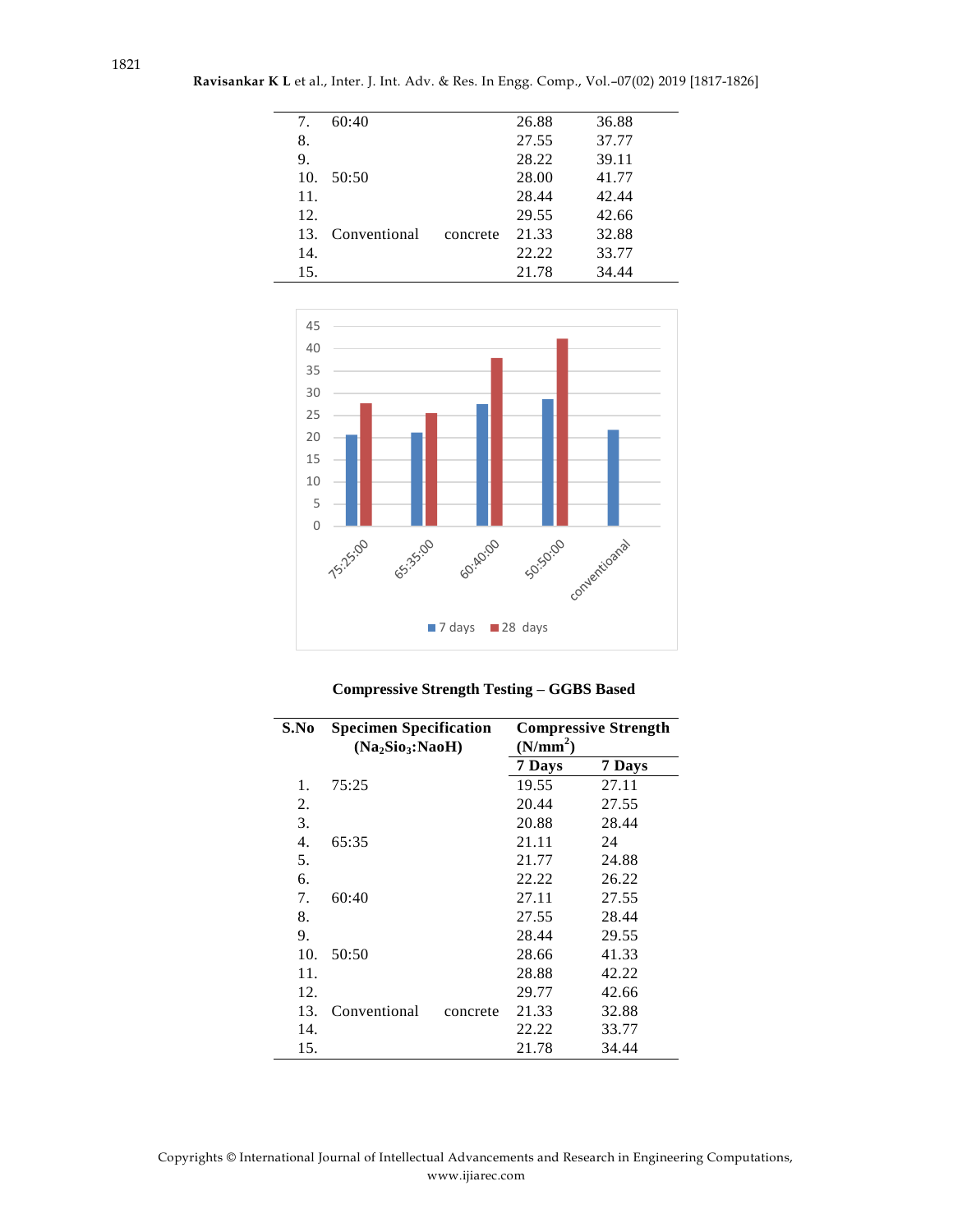

## **SPLIT TENSILE STRENGTH**

varying the molarity of alkaline solution. Split tensile strength is presented only for 28 days.

The optimum mix of material is taken is fly ash and GGBS based geopolymer concrete and by

| <b>Split Tensile Strength-Fly Ash Based</b> |                       |                                                      |
|---------------------------------------------|-----------------------|------------------------------------------------------|
| S.No                                        |                       | <b>Specimen Specification</b> Split Tensile Strength |
|                                             | $(Na_2Si_3:NaoH)$     | (N/mm <sup>2</sup> )                                 |
|                                             |                       | 28 Days                                              |
| 1.                                          | 75:25                 | 3.15                                                 |
| 2.                                          |                       | 4.20                                                 |
| 3.                                          |                       | 4.25                                                 |
| $\overline{4}$ .                            | 65:35                 | 4.00                                                 |
| 5.                                          |                       | 4.05                                                 |
| 6.                                          |                       | 4.13                                                 |
| 7.                                          | 60:40                 | 4.16                                                 |
| 8.                                          |                       | 4.18                                                 |
| 9.                                          |                       | 4.25                                                 |
| 10.                                         | 50:50                 | 4.28                                                 |
| 11.                                         |                       | 4.33                                                 |
| 12.                                         |                       | 4.37                                                 |
| 13.                                         | Conventional concrete | 3.28                                                 |
| 14.                                         |                       | 3.45                                                 |
| 15.                                         |                       | 3.60                                                 |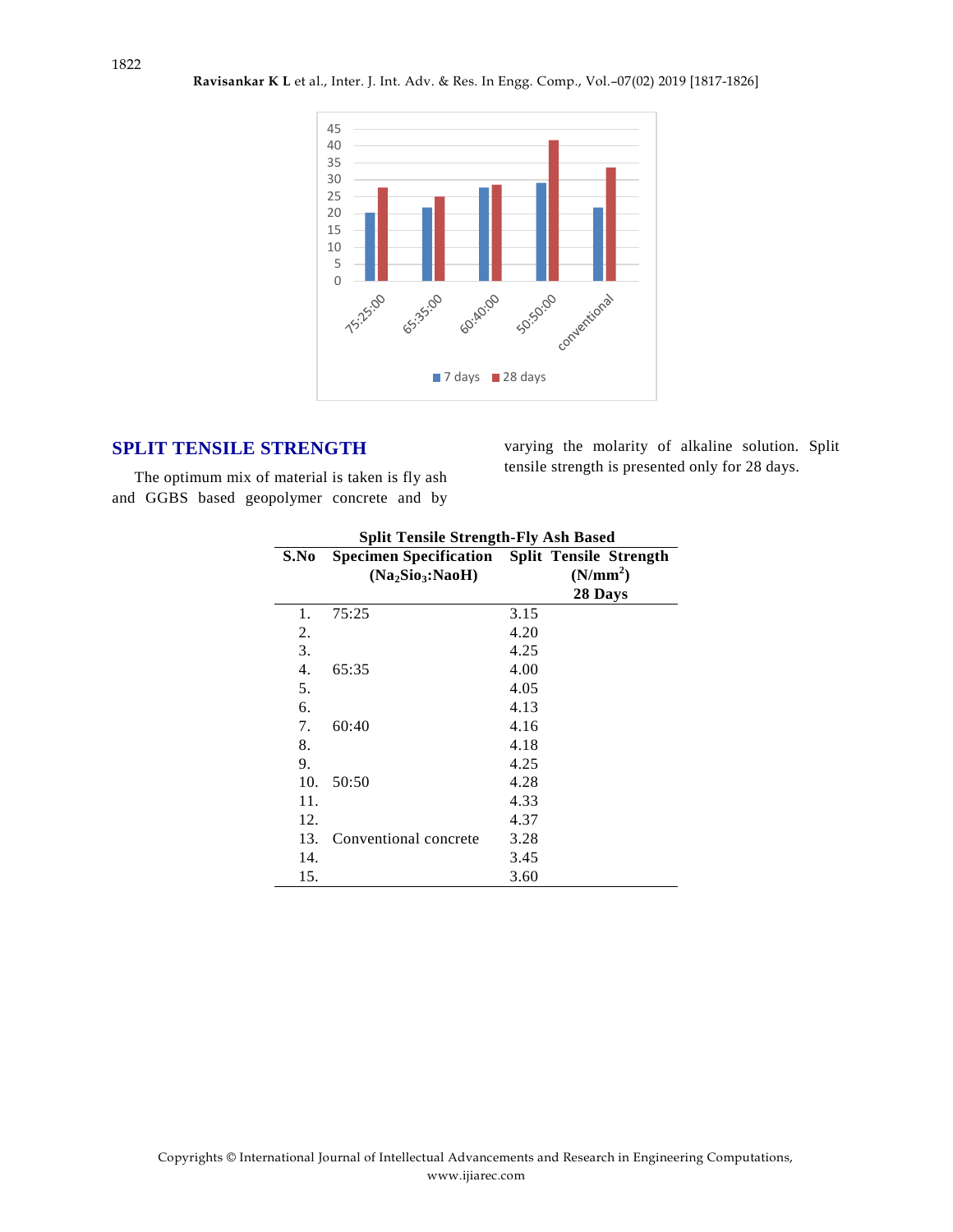

| Split tensile strength GGBS based |  |  |
|-----------------------------------|--|--|
|-----------------------------------|--|--|

| S.No             | <b>Specimen Specification</b> Split Tensile Strength<br>(Na <sub>2</sub> Sio <sub>3</sub> :NaoH) | (N/mm <sup>2</sup> ) |
|------------------|--------------------------------------------------------------------------------------------------|----------------------|
|                  |                                                                                                  | 28 Days              |
| 1.               | 75:25                                                                                            | 3.25                 |
| 2.               |                                                                                                  | 3.70                 |
| 3.               |                                                                                                  | 3.90                 |
| $\overline{4}$ . | 65:35                                                                                            | 4.10                 |
| 5.               |                                                                                                  | 4.30                 |
| 6.               |                                                                                                  | 4.65                 |
| 7.               | 60:40                                                                                            | 4.90                 |
| 8.               |                                                                                                  | 4.27                 |
| 9.               |                                                                                                  | 4.35                 |
| 10.              | 50:50                                                                                            | 4.40                 |
| 11.              |                                                                                                  | 4.50                 |
| 12.              |                                                                                                  | 4.75                 |
| 13.              | Conventional concrete                                                                            | 3.45                 |
| 14.              |                                                                                                  | 3.60                 |
| 15.              |                                                                                                  | 3.80                 |

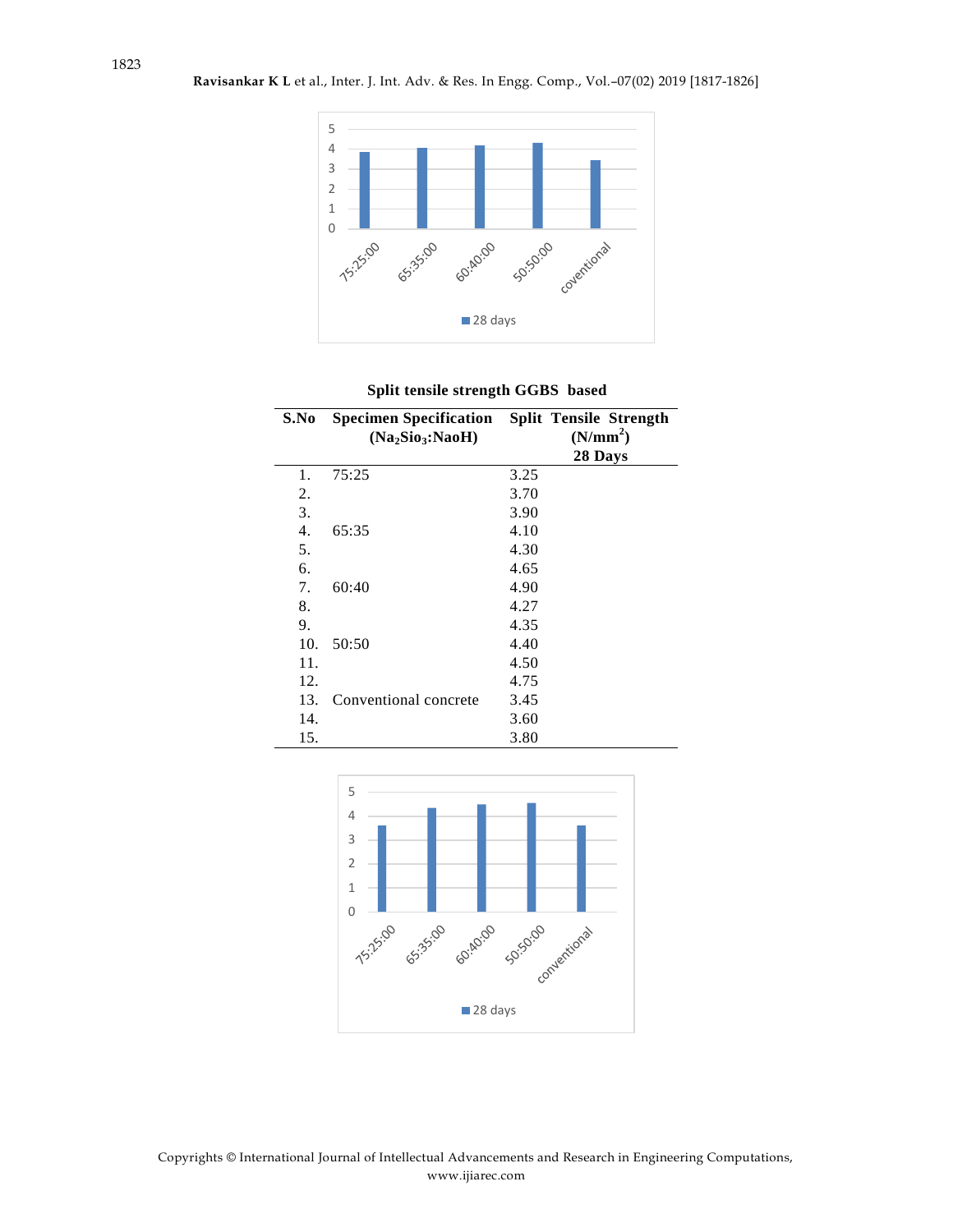## **FLEXURAL STRENGTH**

The optimum mix of material is taken is fly ash and GGBS based geopolymer concrete and by varying the molarity of alkaline solution. Flexural strength is presented only for 28 days.

| <b>Flexural Strength - Fly Ash Based</b> |                                          |                             |
|------------------------------------------|------------------------------------------|-----------------------------|
| S.No                                     | <b>Specimen Specification</b>            | Flexural Strength $(N/mm2)$ |
|                                          | (Na <sub>2</sub> Sio <sub>3</sub> :NaoH) | 28 Days                     |
| 1.                                       | 75:25                                    | 1.2                         |
| 2.                                       |                                          | 1.28                        |
| 3.                                       |                                          | 1.38                        |
| 4.                                       | 65:35                                    | 1.52                        |
| 5.                                       |                                          | 1.56                        |
| 6.                                       |                                          | 1.44                        |
| 7.                                       | 60:40                                    | 1.62                        |
| 8.                                       |                                          | 1.66                        |
| 9.                                       |                                          | 1.7                         |
| 10.                                      | 50:50                                    | 1.88                        |
| 11.                                      |                                          | 1.94                        |
| 12.                                      |                                          | 2.16                        |
| 13.                                      | Conventional concrete                    | 1.38                        |
| 14.                                      |                                          | 1.44                        |
| 15.                                      |                                          | 1.54                        |



**Flexural Strength- GGBS Based**

| S.No | <b>Specimen Specification Flexural Strength</b><br>(Na <sub>2</sub> Sio <sub>3</sub> :NaoH) | (N/mm <sup>2</sup> )<br>28 Days |
|------|---------------------------------------------------------------------------------------------|---------------------------------|
| 1.   | 75:25                                                                                       | 1.30                            |
| 2.   |                                                                                             | 1.40                            |
| 3.   |                                                                                             | 1.46                            |
| 4.   | 65:35                                                                                       | 1.60                            |
| 5.   |                                                                                             | 1.68                            |
| 6.   |                                                                                             | 1.74                            |
| 7.   | 60:40                                                                                       | 1.80                            |
| 8.   |                                                                                             | 1.92                            |
| 9.   |                                                                                             | 1.98                            |
| 10.  | 50:50                                                                                       | 2.00                            |
| 11.  |                                                                                             | 2.10                            |
| 12.  |                                                                                             | 2.16                            |
| 13.  | Conventional concrete                                                                       | 1.42                            |
| 14.  |                                                                                             | 1.52                            |
| 15.  |                                                                                             | 1.60                            |

Copyrights © International Journal of Intellectual Advancements and Research in Engineering Computations, www.ijiarec.com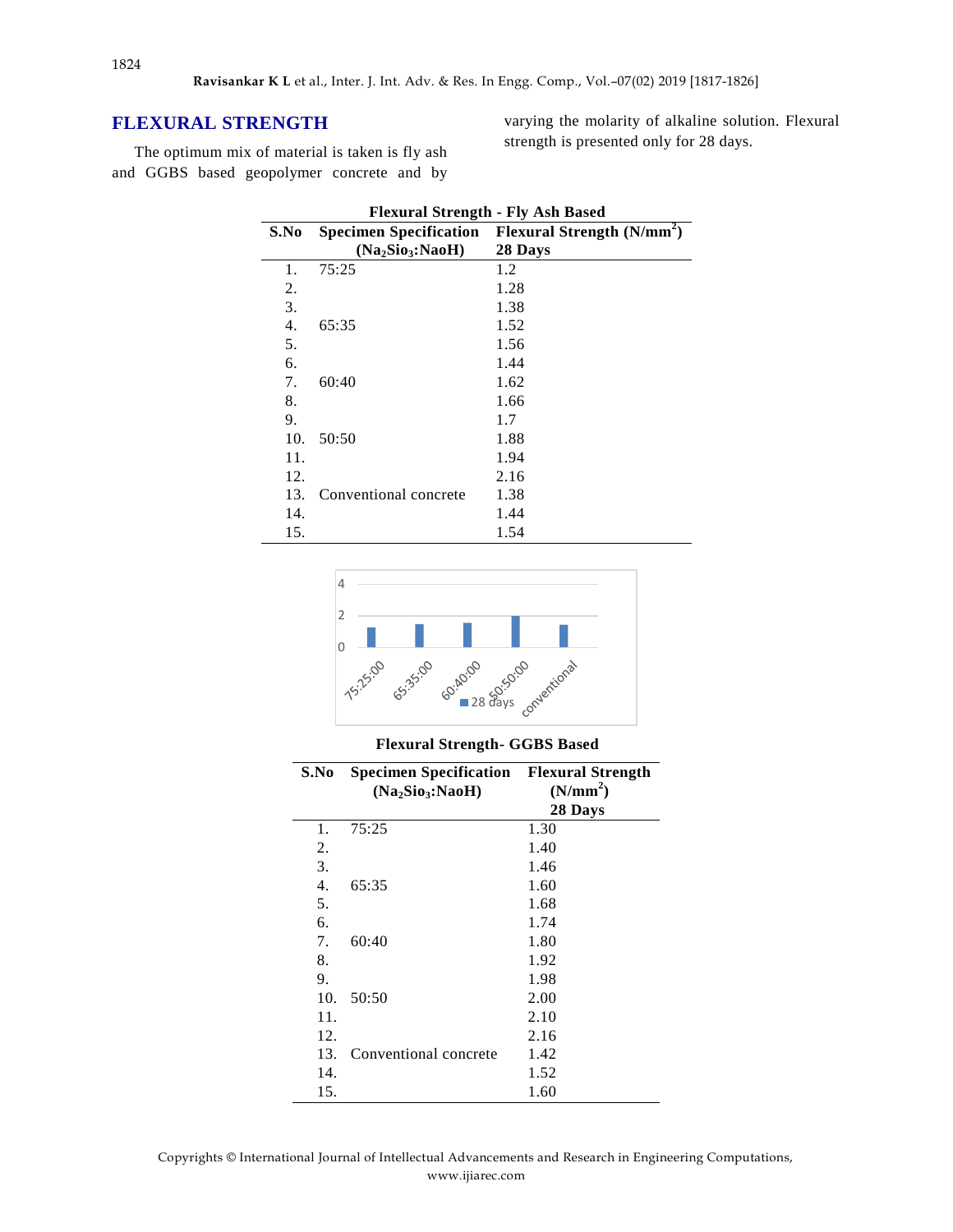

#### **CONCLUSION**

The compressive strength attained by GGBS and fly ash based Geopolymer concrete. The reaction of GGBS and fly ash in geopolymer concrete with alkaline solution attains higher strength. Based on the molar concentration of sodium silicate the grades of concrete can be designed and implemented in construction. The geopolymer concrete can be innovative supplementary to OPC in construction material. The compressive strength of the geopolymer concrete increases with increase in the curing time. The workability of the geopolymer concrete in fresh state increases with the increase of extra water added to the mix. With increase in the curing temperature the compressive strength of the

geopolymer concrete also increases. The construction industry is in demand of ecofriendly which are durable. As compared to the existing concrete materials GGBS and fly ash is advantageous but its uses as tested against strength & durability needs to be confirmed. The present project work on the research & development activity in construction materials using fly ash and GGBS with geo polymers. The project preparation of test samples of fly ash and with geo polymers of different molarity of sodium silicate solution .The samples are prepared with the different molarities such as 13M Tests for compressive strength, split tensile strength, flexural strength are carried out for 7& 28 days, as per standards of respective properties. The optimum strength attained in the ratio of 60:40 and 50:50 for fly ash and GGBS.

#### **REFERENCES**

- [1]. P.Mohan Shirasath (Investigation of alkaline activators for fly ash based geopolymer concrete) IJARIIE-ISSN 2(5), 2016.
- [2]. S. Siva Kishore (A case study on fly ash based geopolymer concrete) IJETT 34(2), 2016.
- [3]. V. supraja (experimental study of geopolymer concrete incorporating GGBS) IJECSCSE 2(2), ISSN: 2277-9477.
- [4]. Pradip Nath (Dry shrinkage of slag blended fly ash based geopolymer concrete cured at room temperature) ELSEVIER procedia engineering 125(2015) 594-600.
- [5]. G.Deepa (feasibility study of geopolymer binder from terracotta roof tile waste) ELSEVIER procedia engineering 25, 2016, 186-193.
- [6]. R.Prakash (parametric study on compressive strength on geopolymer concrete) ELSEVIER procedia engineering 51, 2013, 210-219.
- [7]. H.Hariprasad (A study on green concrete) IRJET 4(8), 2017.